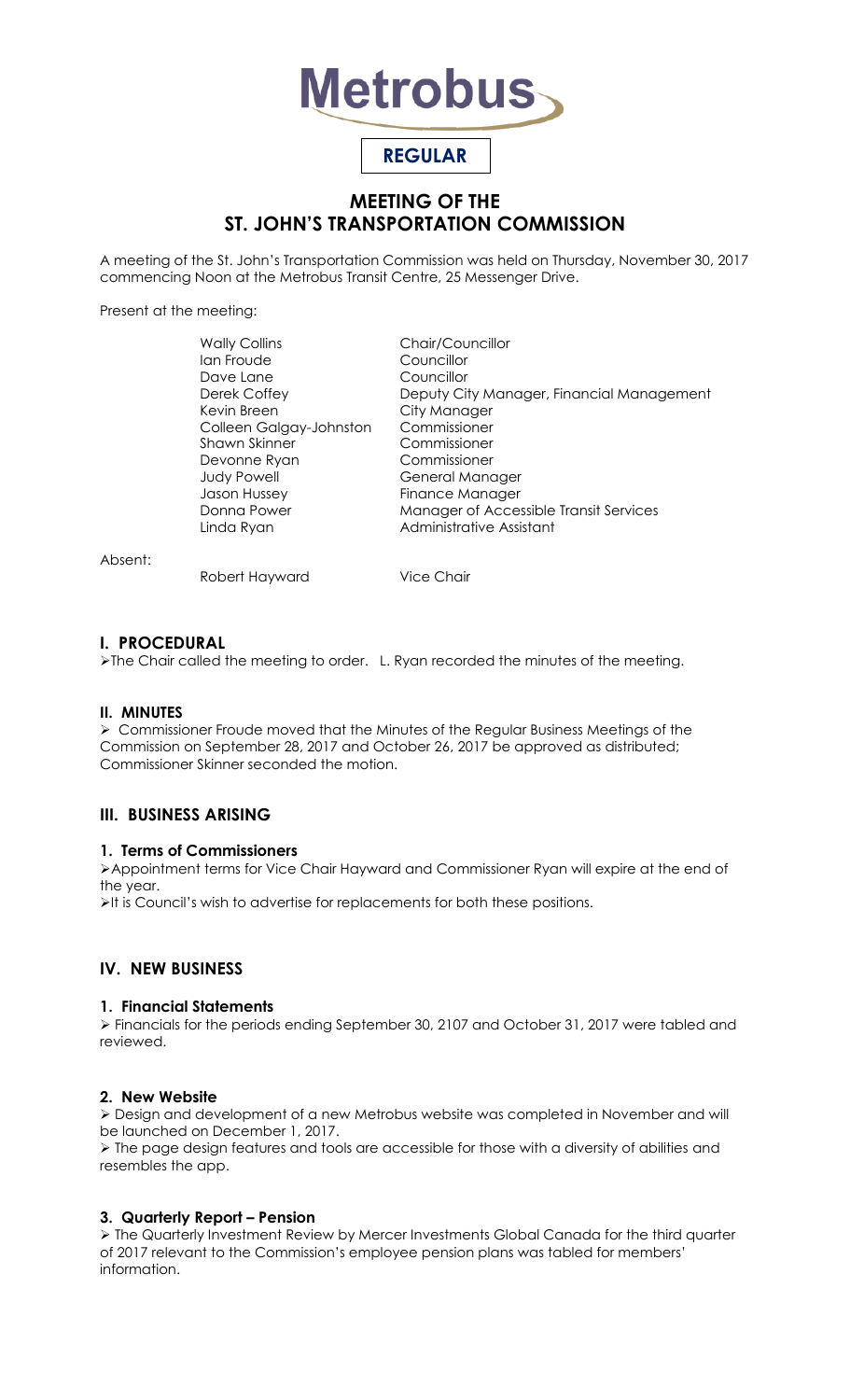**REGULAR BUSINESS MEETING** Page 2



# **4. Ventilation Upgrade\***

 NOTE: This item is referenced under the following section: "Update – Public Transit Infrastructure Fund (PTIF)".

# **5. Update – Public Transit Infrastructure Fund (PTIF)**

 The General Manager presented a status report to reflect Phase 1 of the PTIF Funding as of November 28, 2017 totaling \$4,787,102.

| PUBLIC TRANSIT INFRASTRUCTURE FUND                                     |                             |                          |                                 |                                                                                                                                                                                                                                                                                                                                                                       |  |  |  |  |
|------------------------------------------------------------------------|-----------------------------|--------------------------|---------------------------------|-----------------------------------------------------------------------------------------------------------------------------------------------------------------------------------------------------------------------------------------------------------------------------------------------------------------------------------------------------------------------|--|--|--|--|
| SUBMITTED JULY 4TH, 2016                                               |                             |                          |                                 |                                                                                                                                                                                                                                                                                                                                                                       |  |  |  |  |
| <b>APPROVALS RECEIVED</b>                                              |                             |                          |                                 |                                                                                                                                                                                                                                                                                                                                                                       |  |  |  |  |
| <b>ITEM</b>                                                            | <b>FINAL</b><br><b>COST</b> | <b>STATUS</b>            | <b>ESTIMATED</b><br><b>COST</b> | <b>NOTES</b>                                                                                                                                                                                                                                                                                                                                                          |  |  |  |  |
| Improved accessibility                                                 |                             | Complete                 | \$1,000,000                     | >The tender has been awarded to<br>Mercer's Paving and Infinity<br>Construction to replace remaining<br>shelter pads through-out the City<br>for wheelchair accessibility. Work<br>has been completed.<br>>The tender has been awarded by<br>the City to install sidewalks in six (6)<br>areas along our wheelchair<br>accessible routes. Work has been<br>completed. |  |  |  |  |
| On-Board Camera<br>Surveillance System                                 | \$314,233                   | Installation<br>Complete | \$515,000                       | >The tender was awarded to Hi-<br>Tech and the project has been<br>completed.                                                                                                                                                                                                                                                                                         |  |  |  |  |
| Three (3) 30-foot buses                                                |                             | In Progress              | \$1,200,000                     | >The tender was awarded to<br>Grande West Transportation.<br>>Delivery is on schedule for<br>December, 2017                                                                                                                                                                                                                                                           |  |  |  |  |
| <b>Filter Cleaning Unit</b>                                            | \$100,000                   | Complete                 | \$113,986                       | >This item has been installed and is<br>in use.                                                                                                                                                                                                                                                                                                                       |  |  |  |  |
| <b>Transit Priority</b>                                                |                             | In Progress              | \$350,000                       | >Garrett Donaher, Manager,<br>Transportation Engineering with the<br>City, is preparing a<br>recommendation to Council<br>regarding this item.                                                                                                                                                                                                                        |  |  |  |  |
| Digital Signs                                                          |                             |                          | \$100,000                       | >Options are currently being<br>evaluated.                                                                                                                                                                                                                                                                                                                            |  |  |  |  |
|                                                                        |                             |                          |                                 |                                                                                                                                                                                                                                                                                                                                                                       |  |  |  |  |
| SUBMITTED OCTOBER 5TH, 2016<br><b>APPROVAL RECEIVED</b>                |                             |                          |                                 |                                                                                                                                                                                                                                                                                                                                                                       |  |  |  |  |
|                                                                        |                             |                          |                                 |                                                                                                                                                                                                                                                                                                                                                                       |  |  |  |  |
| <i>*Coppertree Analytics</i><br>Pilot Project<br>(Ventilation Upgrade) | \$13,754                    | In Progress              | \$14,000                        | >This project is currently ongoing.<br>Recommendations are being<br>made for changes to the<br>Geothermal System to correct<br>continuing heating/cooling issues.                                                                                                                                                                                                     |  |  |  |  |
|                                                                        |                             |                          |                                 |                                                                                                                                                                                                                                                                                                                                                                       |  |  |  |  |
| <b>SUBMITTED OCTOBER 7, 2016</b><br><b>APPROVAL RECEIVED</b>           |                             |                          |                                 |                                                                                                                                                                                                                                                                                                                                                                       |  |  |  |  |
| Eighteen (18) 21-22<br>foot buses for<br>Accessible Transit            | \$1,700,000                 | Complete                 | \$1,622,312                     | >The tender was awarded to<br>Crestline.<br>>These buses have been delivered<br>and are in service.                                                                                                                                                                                                                                                                   |  |  |  |  |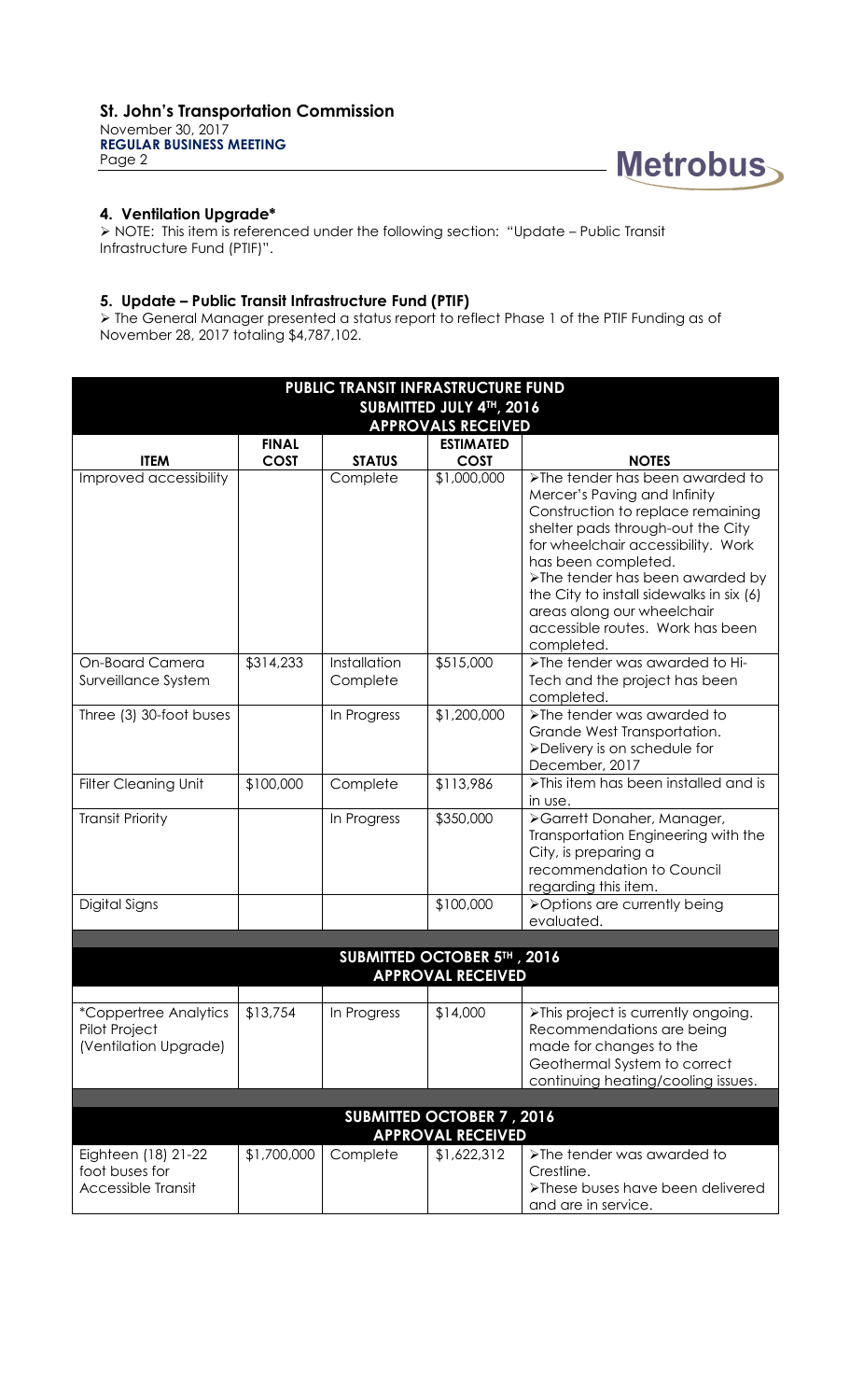

# **5. Update – Public Transit Infrastructure Fund (PTIF)** (Continued)

| <b>PUBLIC TRANSIT INFRASTRUCTURE FUND</b>                                              |              |               |                  |                                                                                                                                                                                                                                                                                                                                                                                                                |  |  |  |  |
|----------------------------------------------------------------------------------------|--------------|---------------|------------------|----------------------------------------------------------------------------------------------------------------------------------------------------------------------------------------------------------------------------------------------------------------------------------------------------------------------------------------------------------------------------------------------------------------|--|--|--|--|
| SUBMITTED DECEMBER 9TH, 2016<br><b>APPROVALS RECEIVED</b>                              |              |               |                  |                                                                                                                                                                                                                                                                                                                                                                                                                |  |  |  |  |
|                                                                                        | <b>FINAL</b> |               | <b>ESTIMATED</b> |                                                                                                                                                                                                                                                                                                                                                                                                                |  |  |  |  |
| <b>ITEM</b>                                                                            | <b>COST</b>  | <b>STATUS</b> | <b>COST</b>      | <b>NOTES</b>                                                                                                                                                                                                                                                                                                                                                                                                   |  |  |  |  |
| 29 Wheelchair<br><b>Accessible Shelters</b>                                            | \$410,378    | Ordered       | \$410,500        | Approval has been received. The<br>tender was awarded to Daytech<br>Manufacturing. Delivery is scheduled<br>for April, 2018 due to high demand<br>across the country resultant of<br>federal funding for transit.                                                                                                                                                                                              |  |  |  |  |
| On Board Video<br>Surveillance System -<br>GoBus                                       | \$94,886     | Complete      | \$150,000        | The tender was awarded to Hi-Tech<br>for Phase II of this project. Installation<br>is complete.                                                                                                                                                                                                                                                                                                                |  |  |  |  |
| <b>Small Articulated</b><br>Wheel Loader                                               | \$0          | Denied        | \$150,000        | Approval for this item was denied. It is<br>viewed as a maintenance issue.                                                                                                                                                                                                                                                                                                                                     |  |  |  |  |
|                                                                                        |              |               |                  |                                                                                                                                                                                                                                                                                                                                                                                                                |  |  |  |  |
| <b>SUBMITTED JANUARY 5, 2017</b><br><b>APPROVAL RECEIVED</b>                           |              |               |                  |                                                                                                                                                                                                                                                                                                                                                                                                                |  |  |  |  |
| Upgrade of On-<br><b>Demand Scheduling</b><br>System - Go Bus                          | \$575,919    | In Progress   | \$600,000        | The contract was awarded to<br>TripSpark (Trapeze) and<br>implementation has begun. The<br>expected completion is January 31,<br>2018.<br><b>NOTE:</b><br>This item includes a notification piece<br>to serve as a customer reminder of<br>their pending trip and subsequently<br>reduce no-shows. Already being<br>seen are communications improve-<br>ments, as well as improved perform-<br>ance schedules. |  |  |  |  |
|                                                                                        |              |               |                  |                                                                                                                                                                                                                                                                                                                                                                                                                |  |  |  |  |
| SUBMITTED MAY 29TH, 2017<br><b>APPROVALS PENDING</b>                                   |              |               |                  |                                                                                                                                                                                                                                                                                                                                                                                                                |  |  |  |  |
| 31 Wheelchair<br><b>Accessible Shelters</b>                                            |              | Pending       | \$500,000        |                                                                                                                                                                                                                                                                                                                                                                                                                |  |  |  |  |
| <b>Tire Balancing</b><br>Machine                                                       |              | Pending       | \$35,000         |                                                                                                                                                                                                                                                                                                                                                                                                                |  |  |  |  |
| Five-Ton Truck with<br>Snow/Ice Control<br>Attachments                                 |              | Denied        | \$275,000        |                                                                                                                                                                                                                                                                                                                                                                                                                |  |  |  |  |
|                                                                                        |              |               |                  |                                                                                                                                                                                                                                                                                                                                                                                                                |  |  |  |  |
| SUBMITTED SEPTEMBER 15, 2017<br><b>APPROVAL PENDING</b>                                |              |               |                  |                                                                                                                                                                                                                                                                                                                                                                                                                |  |  |  |  |
| Purchase and<br>Installation of a Virtual<br>Network and Storage<br>Area Network (SAN) |              | Pending       | \$100,000        |                                                                                                                                                                                                                                                                                                                                                                                                                |  |  |  |  |
| Total Project Costs \$6,774,300<br>x 50%                                               |              |               |                  |                                                                                                                                                                                                                                                                                                                                                                                                                |  |  |  |  |
|                                                                                        |              |               |                  | City Funded Amount \$3,387,150                                                                                                                                                                                                                                                                                                                                                                                 |  |  |  |  |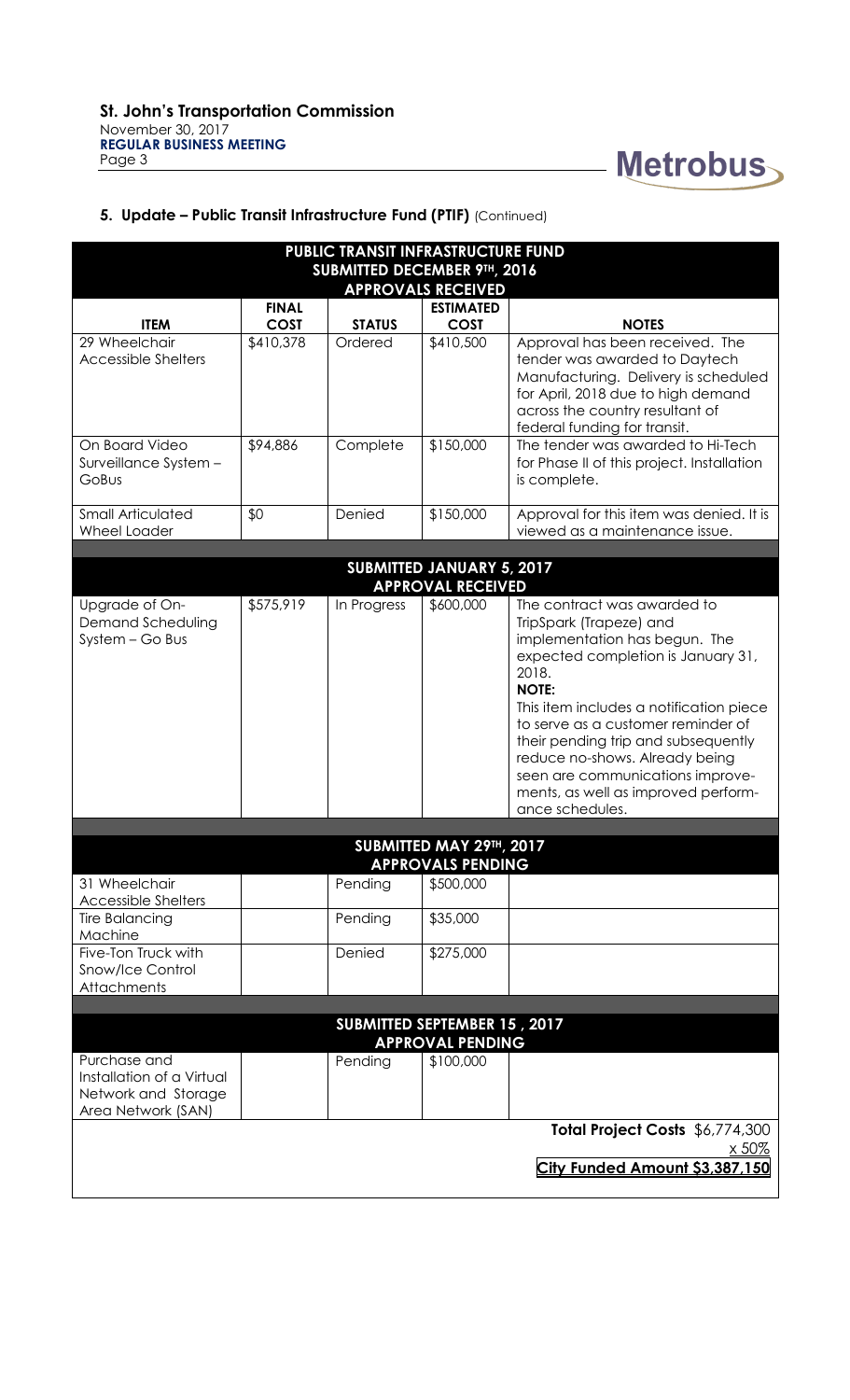

#### **5. Update – Public Transit Infrastructure Fund (PTIF)** (Continued)

 $\triangleright$  As noted above, this project is currently ongoing. Recommendations are being made for changes to the Geothermal System in order to correct continuing heating and cooling issues in the building.

 Significant utility cost savings have already been realized in the amount of \$16,000 since the beginning of the project, and further savings in utility bills are expected, as well as improved comfort for employees in the office area.

 A piping issue has since been determined and the out-of-pocket cost of modifications to Metrobus is to be determined (a possible estimate is approximately \$40,000).

 $\triangleright$  Based on the recommendations provided by Stantech and Gord Tucker of the City, it is expected that savings realized will be significant.

#### **ACTION:**

It was moved by D. Coffey and seconded by Commissioner Galgay-Johnson that this item be approved.

 Maintenance Manager Mike Dinn will present an overview of the benefits of the project's benefits to the Commission in early 2018.

# **V. OTHER (Community/Information)**

# **1. Metrobus-VOCM Cares Coats for Kids Campaign**

 Metrobus partnered again this year with VOCM and other community groups in the annual Coats for Kids Campaign, providing low-income families with warm winter clothing at no cost to them. Items, including coats, boots, hats, scarves, etc., are collected through donations from the community, primarily in conjunction with local businesses and schools.

 Metrobus supports the campaign by providing the opportunity for a travelling depot, filling a bus with winter items and visiting areas of the St. John's metro area, which may have families and children who cannot visit the free depot. Families can come on board the bus and take what they need free of charge.

#### **2. The Gathering Place "Take Care of Lunch" Program**

 Every Christmas Metrobus employees choose to support a worthy cause in the community. This holiday season, we are happy to participate in The Gathering Place's "Take Care of Lunch" Program.

 The Gathering Place serves over 200 guests a day. By paying for a meal, we are filling the plates of the hungry and vulnerable people who avail of the services provided by The Gathering Place and are truly making a difference in the lives of those who struggle right here in our own city.

#### **3. Polar Plunge for Special Olympics**

 Congratulations to the Metrobus Team who participated in this year's Polar Plunge in support of Special Olympics. They braved the icy waters of the Rotary Sunshine Park and earned first place for most monies raised, over \$2,000.

# **4. Facility Tour and Presentation**

 Early in the new year, a tour of the Metrobus garage and offices, together with a presentation on the operations over the past year, will be provided to members of Council, including the City Manager and Deputy City Manager, Financial Management who have not yet had an opportunity to tour the building.

> This will be of particular benefit to newly elected members of Council.